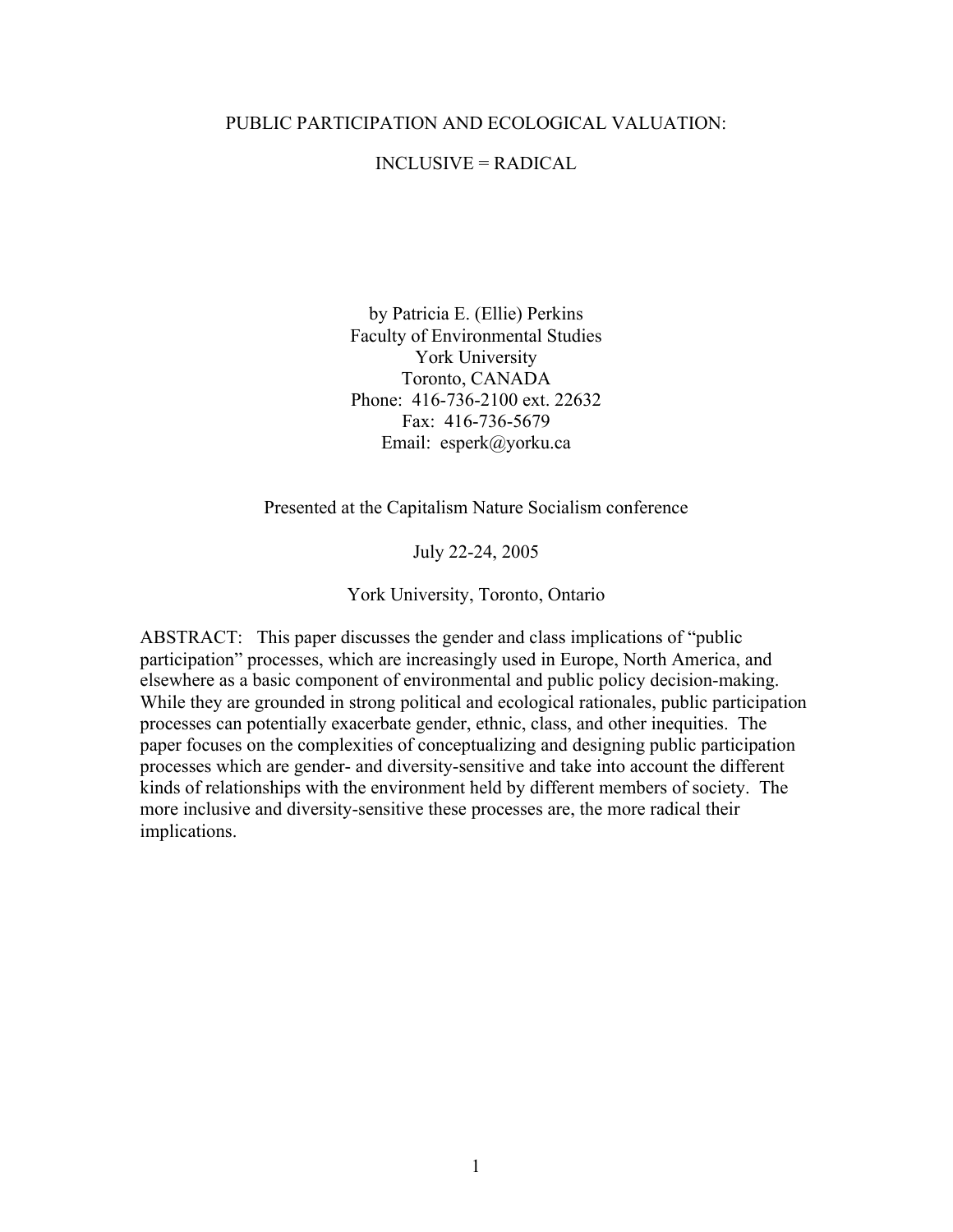## PUBLIC PARTICIPATION AND ECOLOGICAL VALUATION:

### INCLUSIVE = RADICAL

#### I. Introduction: Co-optation and Power

"Public participation" and "democratization" have become the new buzzwords of globalized capitalism, used to disguise the violence of World Bank – imposed conditionality and to justify imperialism and resource wars like the war on Iraq (which, we are now told, was necessary to bring democracy to Iraq).

Nowhere is this cynical use of the term "public participation" clearer than in relation to water, the ultimate resource, fundamental for life.

For example, a recent paper on watershed management in Nicaragua and the proposed institution of water charges notes that ecosystem degradation due to "development" has necessitated new efforts to put a value on ecosystem services and charge users for them in order to remediate the damage. Citing a 2002 World Bank study, the authors note, "It has been recognized that if implementing systems of payments for environmental services involves transfer payments from rich urban to poor rural households, they may also serve rural development objectives. This has clearly contributed to the popularity of the concept among development organizations" (Johnson and Baltodano, p. 58). In other words, water charges to raise money for fixing the ecosystem depradations of earlier "development" projects are being justified on the grounds that this will help redistribute welfare to the poor. But later in the paper, the authors recommend community-level mediation of rights to water through, for example, water committees and participatory water management (p. 71). In Nicaragua, they report, these committees are a legacy of previous projects undertaken in conjunction with NGOs – the previous fad in development conditionality requirements – where households provided free labour in return for connection to the spring-fed potable water systems. The community water committees were formed to manage the potable water projects, and some now handle broader water management issues (p. 60). But if fundamental redistribution is the goal, be it of water access or income, how can a participatory local group realistically be expected to bring about this redistribution? Put bluntly, what is to force those better off to do anything that is not in their own interests? Like the earlier emphasis on NGOs as a solution to rent-taking by elites, this current emphasis on public participation is doomed to failure without some mechanism to acknowledge and rectify previous power and money grabs by elites.

The 1992 United Nations Conference on Environment and Development, and Agenda 21, institutionalized and formalized public participation expectations in relation to resource and environmental management (Kapoor, 2001). International, bilateral, and NGO development agencies have jumped on the bandwagon – attracted by the emphasis on democratizing environmental decision-making, education, decentralization and transparency – to the point that "participation" is now generally specified as a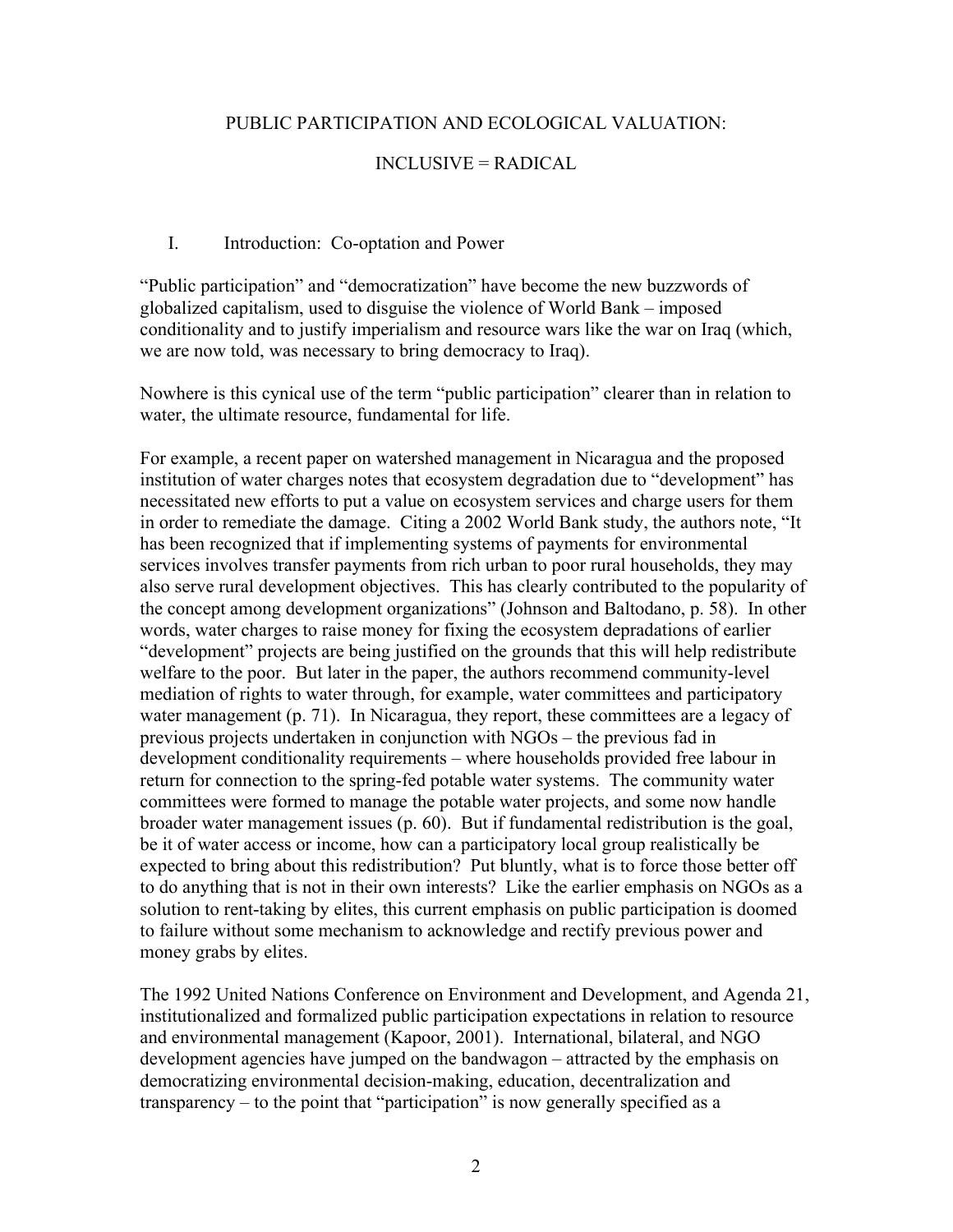requirement for funding (Gujit and Shah, p. 4). Political theory, community development theory, and ecological economics theory all add rationales and justifications for public participation as an essential component of sustainable governance, ecological modernization, and the management of risky, uncertain, rapid change (Devine, 2003; Perkins, 2004b; Kapoor, 2001; Fung and Wright, 2003; Walter, 1995; Dryzek, 1990, 1996; Habermas, 1996). However, it is almost certainly not by chance that a groundswell of critiques of these ideas is being led by women and people of colour.

Nancy Fraser (1993) has outlined the exclusionary political struggles behind the constitution of the "public sphere", and the ways in which Habermasian deliberation can mask ongoing domination (1993, pp. 119-120). This is echoed by Gujit and Shah (1998, pp. 7-8). Kothari also concludes that public participation can encourage dominant groups to reassert control and power if people are brought into the process in a way that "disempowers them to challenge the prevailing hierarchies and inequalities in society" (2001, pp. 142-143).

Fraser, Kothari, Gujit and Shah, and Kapoor, as well as additional commentators Mouffe (1996) and Mosse (2001), all conclude however that a way forward lies in political organizing and participation by what Fraser calls "subaltern counterpublics" (1993, p. 126) who are able to set the terms of debate within spheres they control. Mouffe speaks of "radical and plural democracy" (1996, p. 248); Kapoor of "coordinated yet plural and flexible" institutions to "represent changing and diverse audiences" (2001, p. 275); Kothari points out that participation allows participants to subvert the process by resisting inclusion and choosing when not to participate (2001, p. 149). So participation *per se* is not either bad or good, from a socio-political equity perspective; it's how it's done that matters.

Over this complicated socio-political picture, we must also layer additional complexities related to ecological and spatial issues. Bioregional boundaries that are different from political ones create a strong *a priori* impetus for the creation of new institutional frames for public participation and discourse regarding trans-jurisdictional environmental decision-making. Solving problems in airsheds and watersheds is a strong reason for people to talk with each other across political boundaries (Perkins, 2001). This lies behind the framing of the European Water Framework Directive (EWFD), and other water laws which use it as a model, such as the 1997 Brazilian water law: They establish trans-jurisdictional water basin committees with government and "civil society" representation to discuss and decide nearly all issues concerning water management in each watershed, including issues related to the collection of water fees and the use of the revenues collected for water-related infrastructure improvements and management.

To the extent that these institutional frameworks make possible more bioregionally-based governance, they represent an improvement in an ecological sense (Perkins, 2004a). But the same equity caveats as noted above for any public participation process also apply. Moreover, the structure of many watershed management schemes has been set up to facilitate charging users for water use and infrastructure, because (at least in the EWFD and the Brazilian case) the water basin committees depend for revenues and expenditure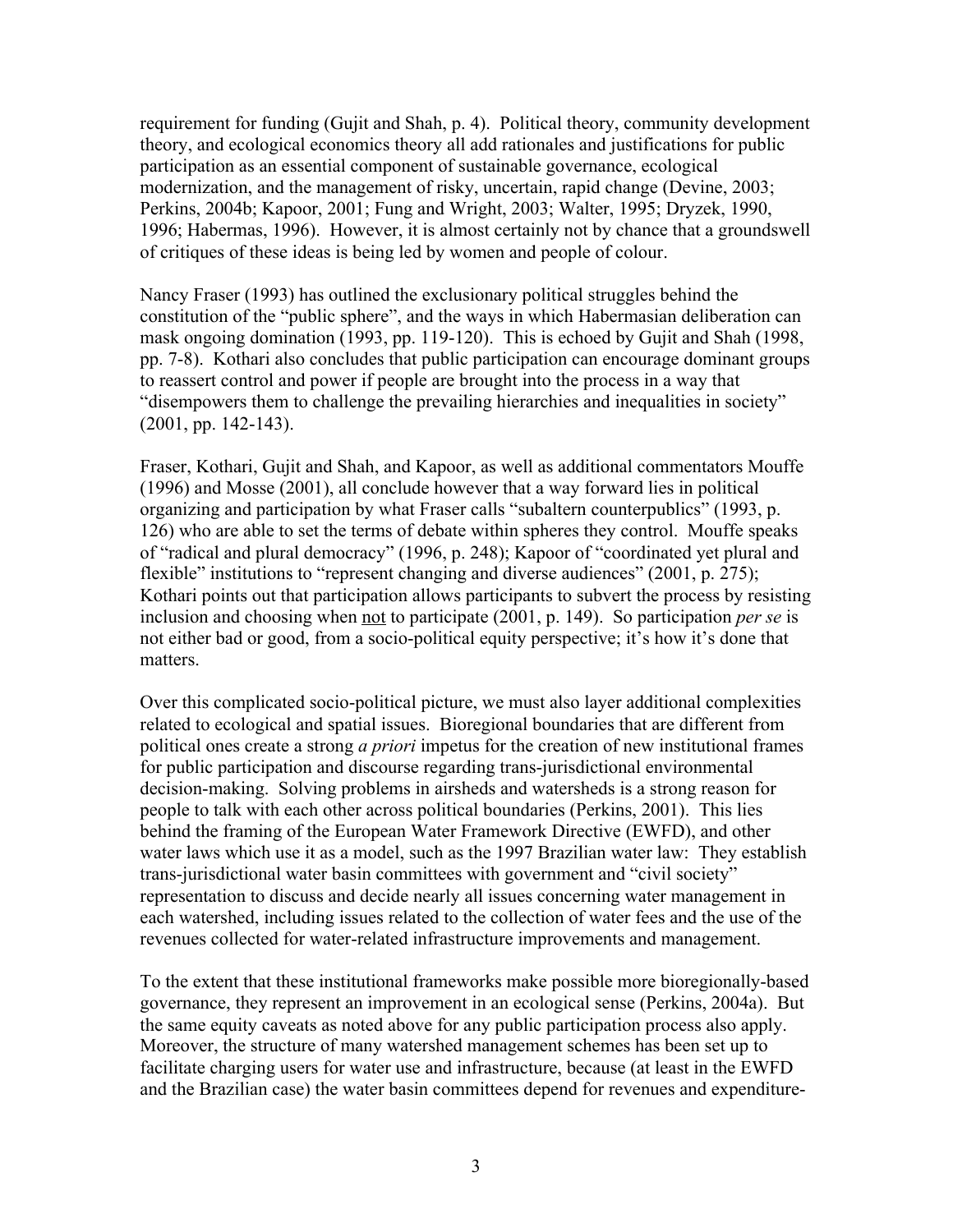power on collecting fees from water users. How they collect and disburse these funds is up to them. Thus, governments have transferred the political responsibility for and fallout from instituting unpopular water charges to a separate agency, composed not of politicians but of "stakeholder representatives". The neoliberal impetus behind this clever rejigging is clear: an incentive structure has been created to, in effect, assemble a stakeholder body for instituting water fees, under the guise of ecological/bioregional management. These water committees have power to capture rents and spend them, but only if they are willing to face public ire about the implementation of water charges - thus protecting politicians from having to deal with this thorny issue through the normal state channels.

From an ecological viewpoint, SHOULD users pay for water? I believe the only sophisticated answer, from a political ecology viewpoint, is "it depends". Again, it's how it's handled that matters.

II. Deconstructing "Public Participation"

Like all words and concepts which get co-opted, the power of "public participation" lies in its basic attractiveness as an idea. OF COURSE people should have a say in public decisions which affect them; of course this is a vital component of sustainability; of course the more democracy the better. It is only when we delve into what "public participation" actually means in specific cases that certain difficulties and political contradictions become apparent. They include the following:

1 – Is public participation meant to undermine or create parallel structures to the state? Why not just democratize the existing government more fully? Or when we say "public participation", do we really mean "enhanced voice and access in policy-making for a certain segment of 'the public'"? Such special processes have significant costs; early studies on the expenditures necessary to comply with EWFD public participation guidelines indicate they may require hundreds of thousands of dollars annually (ESEE, 2002; EU, 2001; EC, 2003). These costs, because they suck up general government revenues, arguably can represent inefficiencies, in light of the pressing needs everywhere for better public information and more broad-based democracy.

2 – The difficulties of getting people to actually become involved in public processes (see Abers, 2003) are seldom acknowledged. Why should they? Who has the time to attend community meetings, when it's not clear what difference it makes and there's no stipend or child care provided to assist citizens to attend? When participation implies an open, voluntary process, it is almost guaranteed to attract special interests which are not reflective of overall public opinion.

3 -- To the extent that attendance and participation are encouraged through guarantees that the outcome will have an effect on public policy (e.g. the requirements of the WFD or some Environmental Assessment processes), elected officials are, in effect, devolving responsibilities for policy decisions onto arm's-length or independent agencies. This raises legitimacy issues – are such bodies in fact more democratic or less?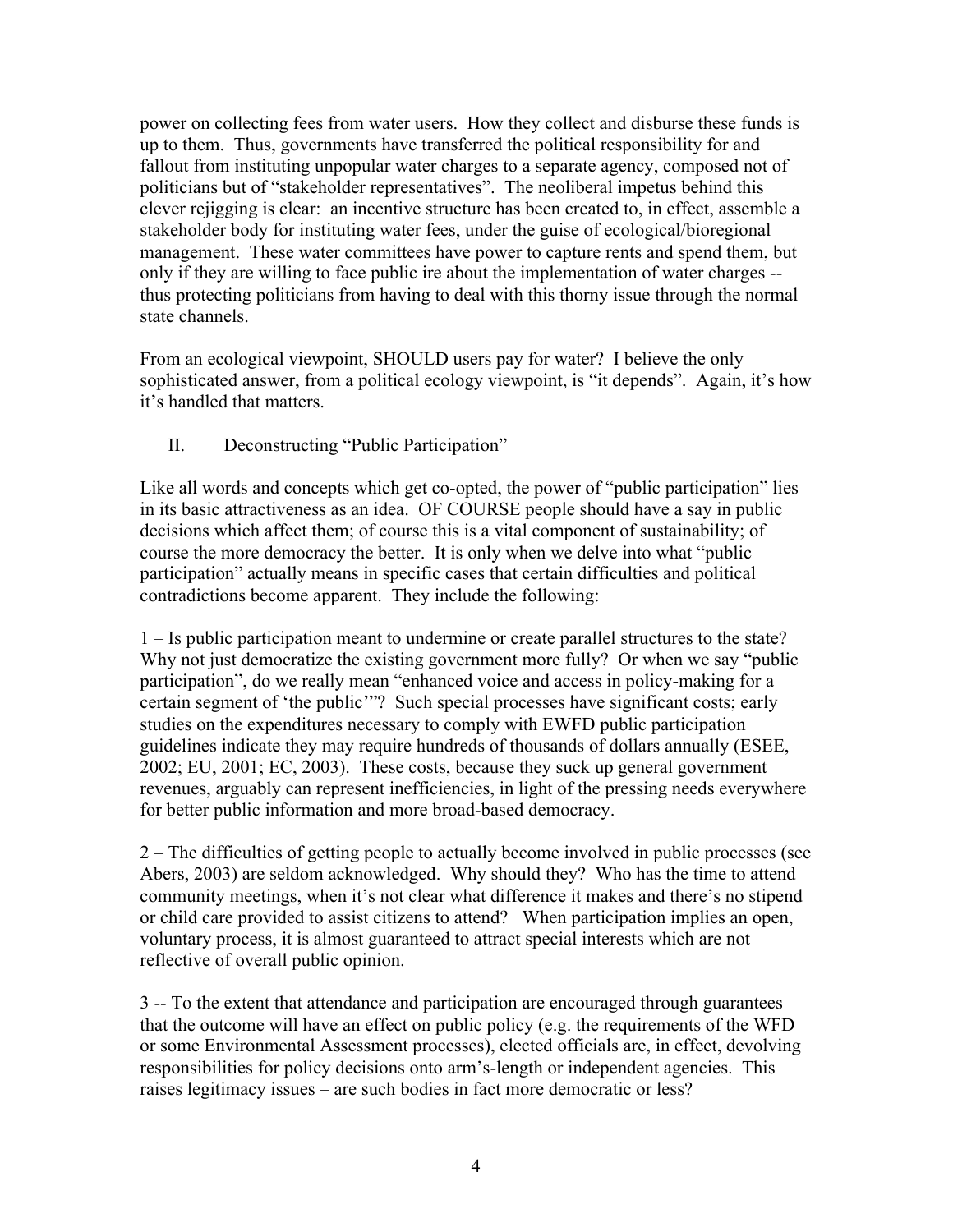4 – The many equity concerns discussed above, related to who comes to the meetings, who speaks and is listened to, gender, ethnicity, and exclusion of particular viewpoints, are very problematic. For women and for the poor in particular, water access is closely linked to quality of life, yet water committees do not reserve seats based such subsistence concerns.

5 – Instead, seats are generally reserved for government officials at various levels, water users, and/or "civil society", which usually means selected NGOs – so the committees institutionalize a form of "stakeholder" politics, which is next door to "shareholder" politics. These are much less attractive words than "public participation", and indicate its potential, fundamentally anti-democratic tendencies.

6 – Requiring public participation processes (e.g. in conditionality, aid projects, research grant proposals etc.) reveals the extent to which this is an agenda item of globalized capitalism and a project which needs critical unpacking. Power is rarely on the side of broad-based democracy.

For all these reasons, once again we see that it's how public participation is done that matters.

# III. Questioning Specific Meanings

It would be nice if there were a way of separating rhetoric from reality and assessing how deep the democratic process actually is in any given situation where "public participation" is part of the discourse. In this spirit (and building on work by my colleagues Ilan Kapoor, Andrea Moraes, Marcia Chandra, Caitlyn Vernon, others involved with the Sister Watersheds project in Brazil, and my own experiences with local Toronto community environmental groups), I'd like to offer for discussion some thoughts on ways to assess whether a given public participation process contributes to enhancing deep democracy or not. By this I mean, does it give a useful long-term voice in policy decisions to people who would not otherwise have had that voice, and who bring useful new information and diverse perspectives, without undermining the state's responsibilities for sustainable policy-making, legitimacy and representation? These ideas, meant to relate to specific public participation processes and situations, are put in the form of questions.

1 – Genesis. Is the public participation process imposed, or did it emerge organically from a locally-felt particular need? How is it set up and / or constrained? Who is seen as "the public" and who is allowed to participate?

2 – Diversity. Who does participate? Do participants match or echo the gender, ethnic, and other diversities of the general population? Is there a formal selection process? If so, on what basis of information or knowledge are participants chosen? What are the channels of communication, representation and political legitimacy between participants and the general population? Is anything done to encourage attendance from traditionally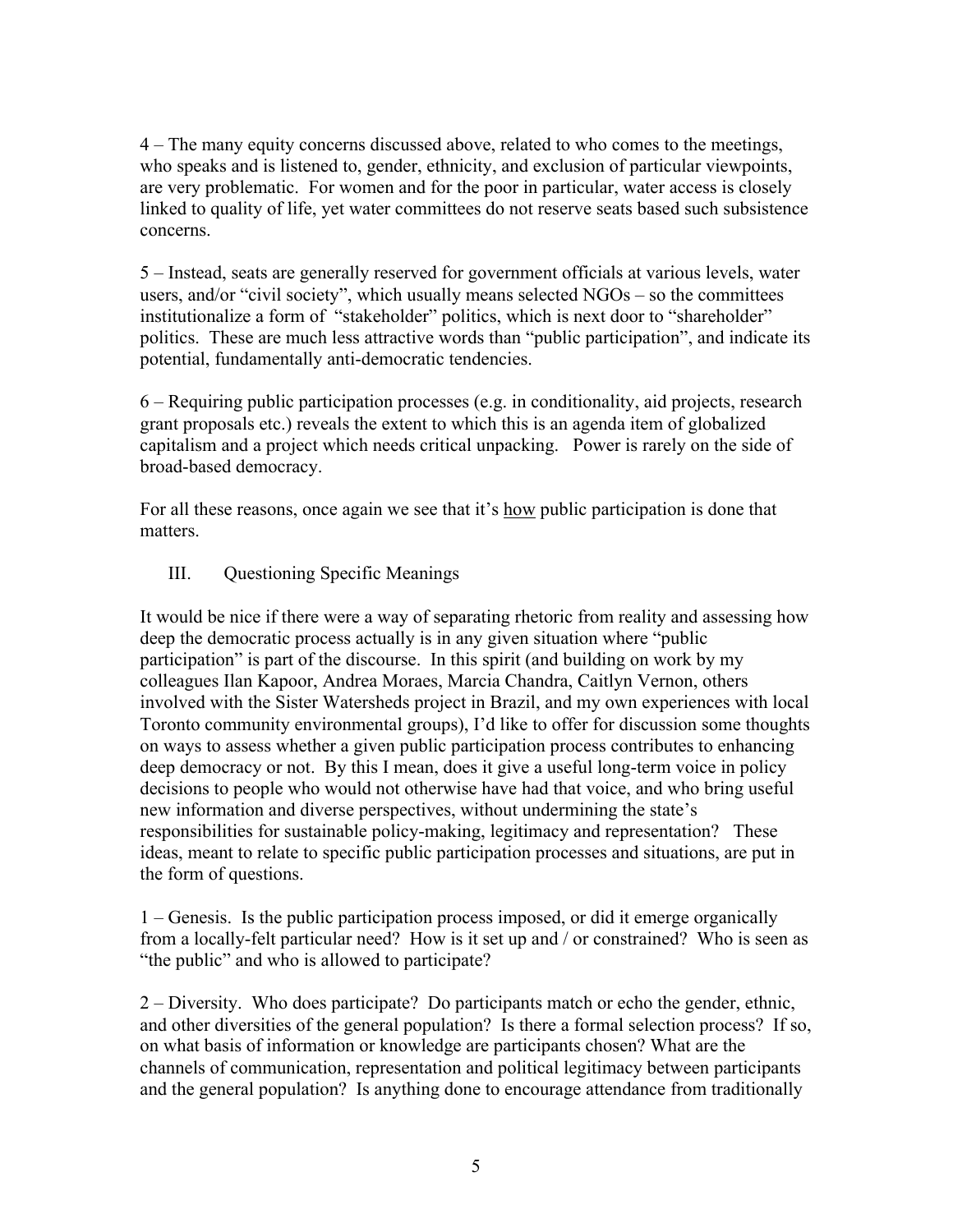under-represented groups or to counter pre-existing power disparities among participants? Do organizations and "counterpublics" exist in relation to the process which are constituted of subordinated social groups?

3 – Depth. Is the process a long-term one or a single-decision, time-limited process? Does any sort of "social learning" result? Do representatives and leaders of civil society groups have ongoing ways of expressing views and being heard?

4 – Impact. What guarantees or indications exist regarding how the outcome of the public participation process will be taken into account in decision-making? How is this justified in relation to the regular governmental process and political legitimacy? Is the regular governmental process nominally democratic? What reasons are cited to explain the need for an additional public participation process? (e.g. interjurisdictional / ecosystem / bioregional scope, etc.)

5 – Ecology. Does the process actually span political jurisdictions in an attempt to accommodate bioregional or ecosystem-related spatial scales? What attempts are made to recognize and account for complexity, uncertainty, non-human constituents, etc.?

6 – How is the public participation process funded? How much does it cost in comparison with regular governmental decision-making processes? Are revenues from ecosystem service charges (e.g. water fees) used to pay for these management expenses?

I believe that formalizing these kinds of questions could help to generate a checklist for assessing how public participation is being done in particular instances, and hopefully for improving its deep democracy impact. At the very least, asking questions like these is the basis of a thought experiment on the strengths and limitations of any particular public participation process.

# IV. Conclusion: Inclusivity and Radicalism

While this paper has largely focused on critiques of "public participation" in theory and in practice, I think it is also very important not to lose sight of its potential impact as a radical tool for education, empowerment and voice for previously-marginalized people. Whether it is via new organizations of "subaltern counterpublics" or through selective non-participation, or whether education and organizing related to public participation processes bring new social groups into the broader political process in some way, I believe it's possible for public participation processes to serve as a vehicle for deepening democracy in particular cases.

The more inclusive is the welcoming of new voices within public participation processes, the more radical is this potential. This is not because popularly-driven decisions and outcomes must be or always are radical, but rather because including a broad spectrum of public viewpoints in political and environmental decision-making is itself inherently and fundamentally radical. As activists, we must continually seek out the best, fairest, most effective and widest-ranging ways in which this can be done.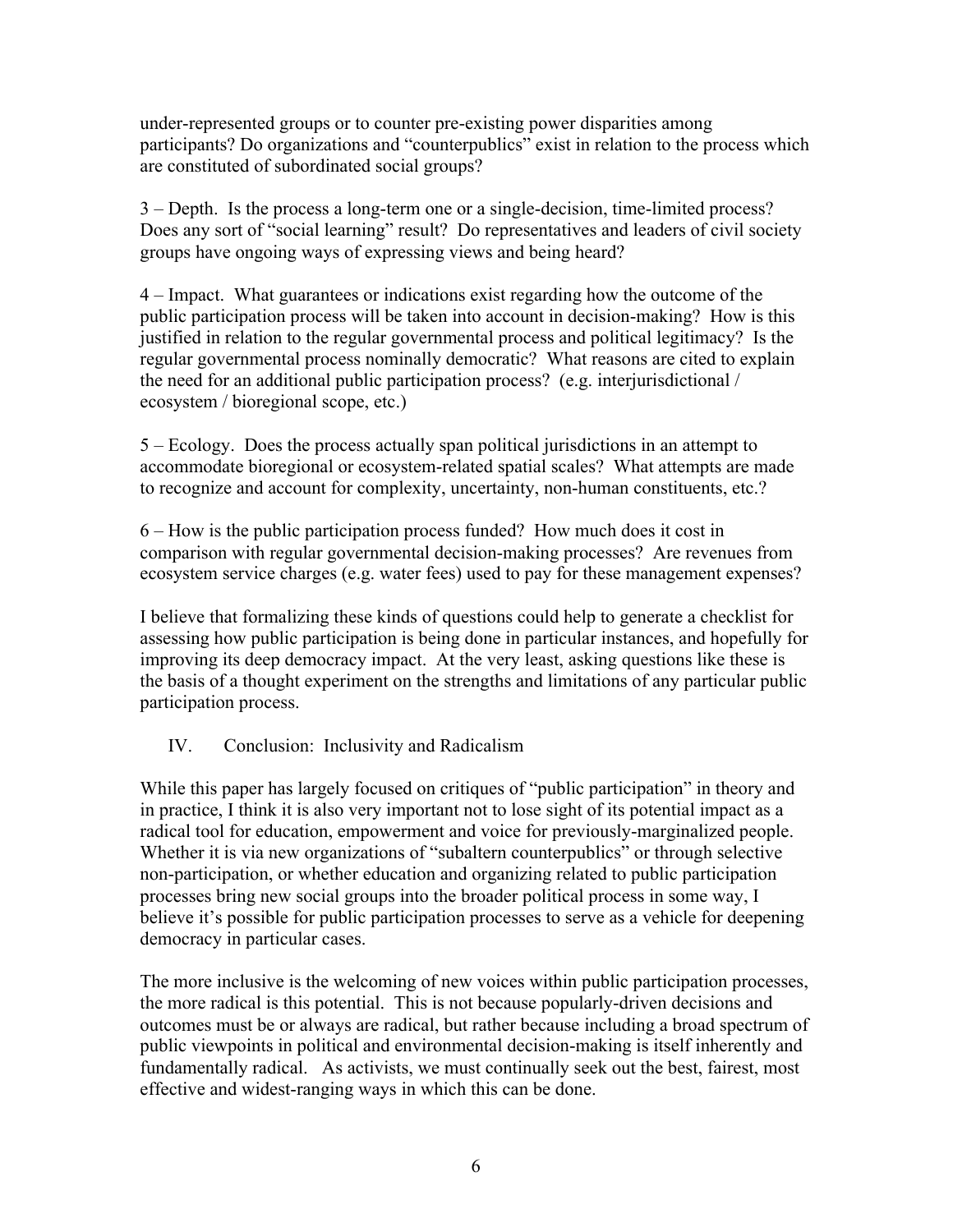### REFERENCES

Abers, Rebecca Neaera. 2003. Reflections on What Makes Empowered Participatory Governance Happen. In: Fung, Archon and Erik Olin Wright (Eds.) *Deepening Democracy: Institutional innovations in empowered participatory governance.* Verso, London.

Benhabib, Seyla. 1996. Toward a Deliberative Model of Democratic Legitimacy. In: Benhabib, Seyla (Ed.) *Democracy and Difference: Contesting the Boundaries of the Political.* Princeton University Press, Princeton.

Bookchin, Murray. 1992. The Meaning of Confederalism. In: Plant, Judith and Christopher Plant. *Putting Power in its Place: Create Community Control!* The New Catalyst Bioregional Series, New Society Publishers, Gabriola Island.

Canadian Institute for Environmental Law and Policy (CIELAP). 2004. *Public Participation in Great Lakes Management*. Toronto: CIELAP.

Devine, Pat. 2003. *Industrial Policy, Ecological Economics and Deliberative Democracy.* European Society for Ecological Economics. FRONTIERS2: European Application of Ecological Economics, Tenerife, Canary Islands, February 11-16.

Dryzek, John S. 1996. Strategies of Ecological Democratization. In *Democracy and the Environment*. Ed. William M. Lafferty and James Meadowcraft. Cheltenham, UK: Edward Elgar, pp. 108-123.

---. 1990. *Discursive Democracy*. Cambridge: Cambridge University Press.

European Communities (EC). 2003. Common Implementation Strategy for the Water Framework Directive (2000/60/EC), *Guidance Document No 8: Public Participation in Relation to the Water Framework Directive*. Working Group 2.9 – Public Participation. Luxembourg.

European Society for Ecological Economics (ESEE). 2003. Frontiers 2 Conference of the European Society for Ecological Economics, Tenerife, Canary Islands, February 11- 15. <http://www.euroecolecon.org/frontiers/>

European Union Water Framework Directive. *Introduction to the new EU Water Framework Directive*. http://europa.eu.int/comm/environment/water/waterframework/overview.html

European Union (EU). 2001. Guidance on Public Participation in Relation to the Water Framework Directive: Active Involvement, Consultation, and Public Access to Information.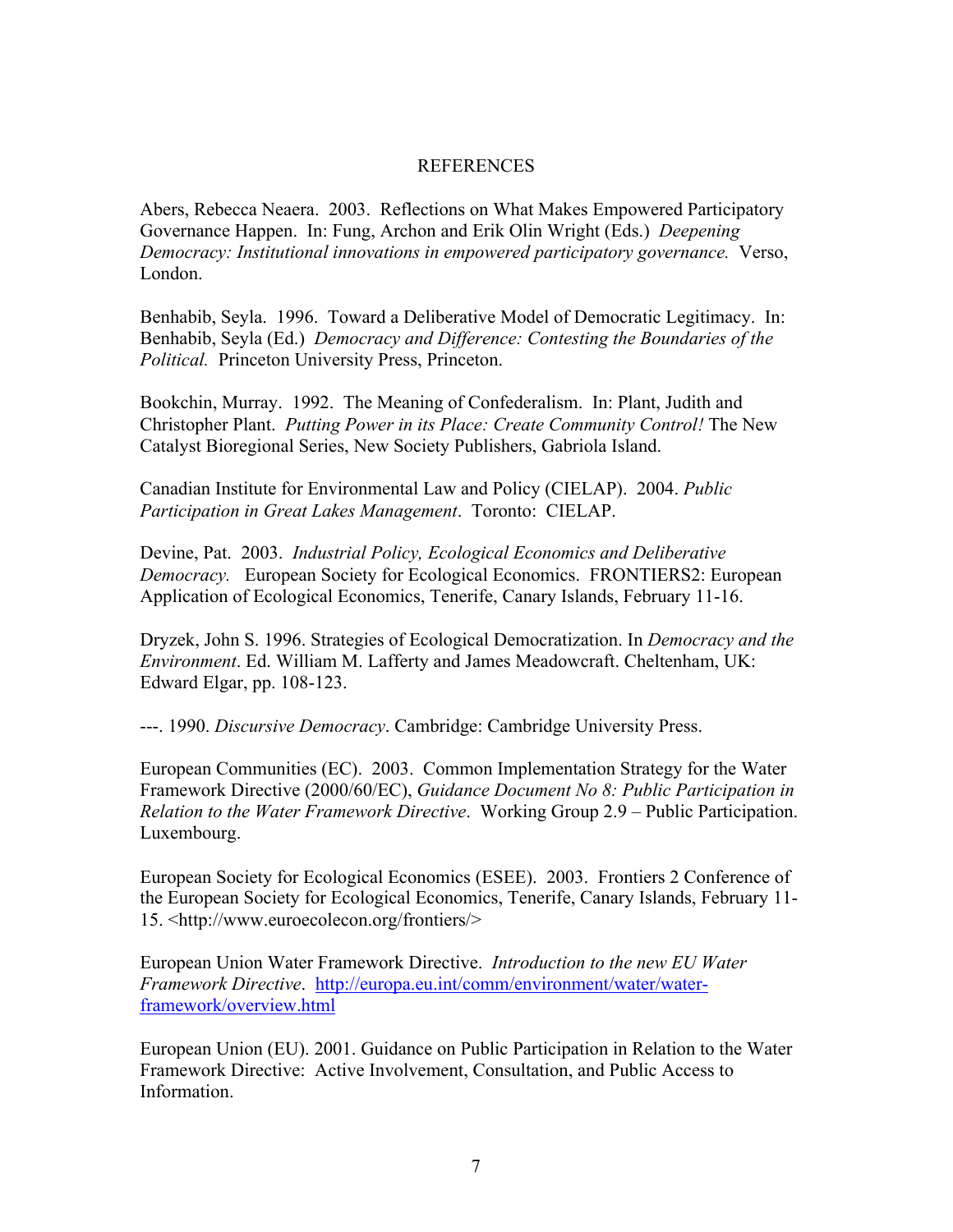<http://forum.europa.eu.int/Public/irc/env/wfd/library?l=/framework\_directive/guidance\_ documents/participation\_guidance&vm=detailed&sb= Title>

Fraser, Nancy. 1993. Rethinking the Public Sphere: A Contribution to the Critique of Actually Existing Democracy. In: Calhoun, Craig (Ed.) *Habermas and the Public Sphere.* MIT Press, Cambridge, Massachusetts.

Fung, Archon and Erik Olin Wright. 2003. Thinking about Empowered Participatory Governance. In: Fung, Archon and Erik Olin Wright (Eds.) *Deepening Democracy: Institutional innovations in empowered participatory governance*. Verso, London.

Guijt, Irene and Meera Kaul Shah (Eds.) 1998. *The Myth of Community: Gender Issues in Participatory Development.* Intermediate Technology Publications, London.

Habermas, Jurgen. 1996. Three Normative Models of Democracy. In: Benhabib, Seyla (Ed.). *Democracy and Difference: Contesting the Boundaries of the Political.* Princeton University Press, Princeton.

Ingram, Helen and Anne Schneider. 1998. Science, Democracy, and Water Policy. Water Resources Update. www.ucowr.siu.edu

Johnson, Nancy L. and Maria Eugenia Baltodano. 2004. "The economics of community watershed management: some evidence from Nicaragua." *Ecological Economics*, vol. 29, pp. 57-71.

Kapoor, Ilan. 2001. Towards participatory environmental management? *Journal of Environmental Management* 63: 269-279.

Kapoor, Ilan. 2002. Deliberative democracy or agonistic pluralism? The relevance of the Habermas-Mouffe debate for third world politics. *Alternatives: Global, Local, Political*, Oct-Dec 2002 v27 i4 p459(29).

Kothari, Uma. 2001. Power, Knowledge and Social Control in Participatory Development. In: Cooke, Bill and Uma Kothari. *Participation: The New Tyranny?* Zed Books, London.

McDaniels, Timothy L., Robin S. Gregory and Daryl Fields. 1999. Democratizing Risk Management: Successful Public Involvement in Local Water Management Decisions. *Risk Analysis*, Vol. 19, No. 3: 497-510.

Moote, Margaret A. and Mitchel P. McClaran. 1997. Viewpoint: Implications of participatory democracy for public land planning. *J. Range Management*. 50(5), September: 473-481.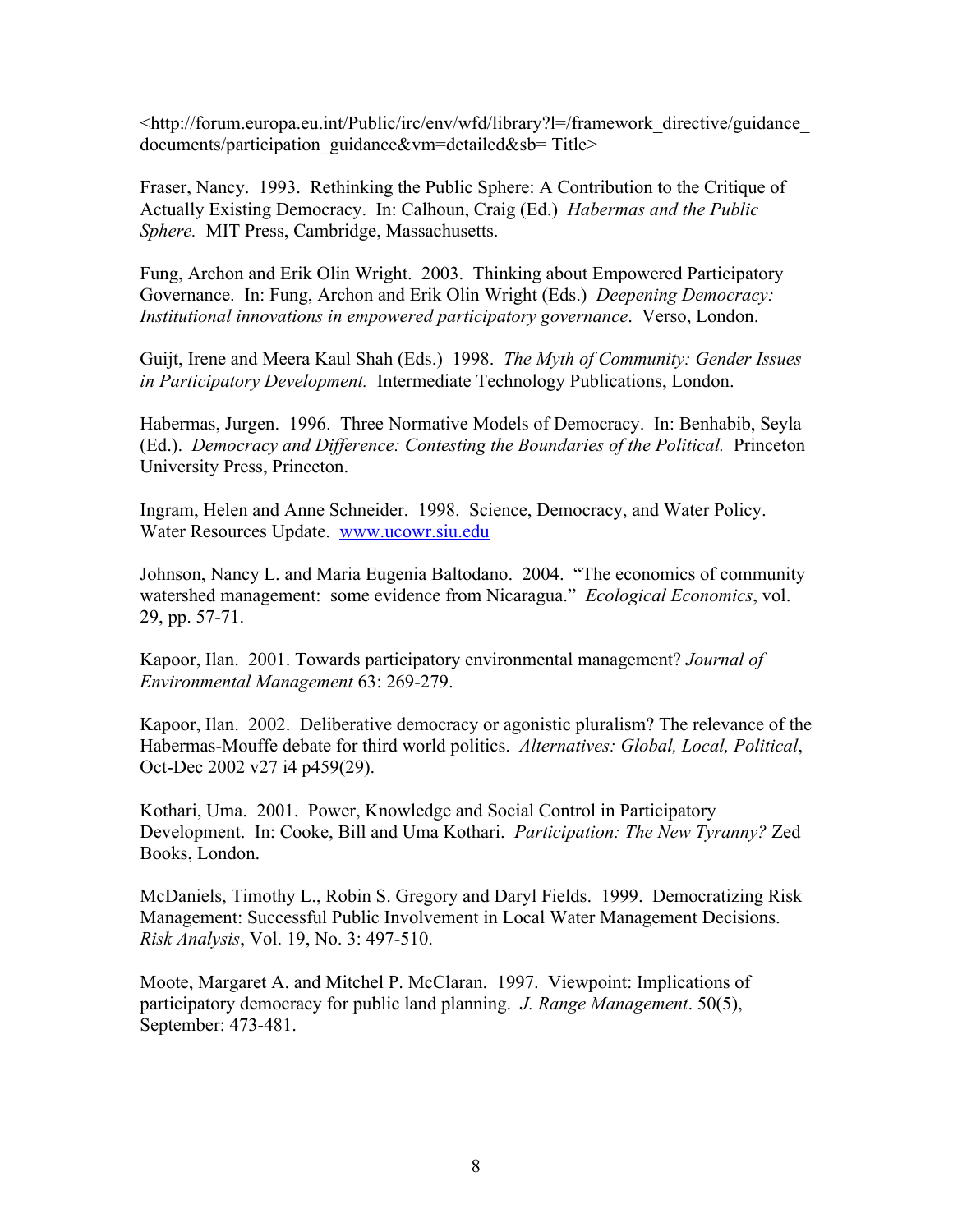Mosse, David. 2001. 'People's Knowledge', Participation and Patronage: Operations and Representations in Rural Development. In: Cooke, Bill and Uma Kothari. *Participation: The New Tyranny?* Zed Books, London.

Mouffe, Chantal. Democracy, Power, and the "Political." 1996. In: Benhabib, Seyla (Ed.). *Democracy and Difference: Contesting the Boundaries of the Political*. Princeton University Press, Princeton.

Perkins, Patricia E. 2001 "Discourse-Based Valuation and Ecological Economics." Paper presented at the conference of the Canadian Society for Ecological Economics (CANSEE), McGill University, Montreal, Canada, August 23-25.

Perkins, Patricia E. 2004a. "Women, Public Participation, and Environmental Valuation." Paper presented at the conference of the International Association for Feminist Economics (IAFFE), St. Hilda's College, Oxford University, UK, August 4-7.

Perkins, Patricia E. 2004b. "Public Participation and Ecological Valuation." Paper presented at the conference of the International Society for Ecological Economics (ISEE) Montreal, Canada, July 10-14.

Ramírez, Ricardo. 1999. Stakeholder analysis and conflict management. In: Buckles, D. (ed). *Cultivating Peace: Conflict and collaboration in natural resource management*. IDRC/World Bank Institute, Ottawa and Washington D.C. 101-126

Soderbaum, Peter. *Decision Processes and Decision-making in relation to Sustainable Development and Democracy – Where do we stand?* Paper ESEE Frontiers 2 Conference European Applications in Ecological Economics, Tenerife, Canary Islands, February 12- 15, 2003.

Vernon, Caitlyn. 2005. *Participatory Democracy in Water Stewardship*. Reading course paper and literature review, Summer.

Walter, Tom. 1995. Knowledge, Power, and Environmental Policy: Expertise, the Lay Public, and Water Management in the Western United States. *The Environmental Professional*, Vol. 17: 153-166.

Watson, Nigel. 2001. *The Myth of Multi-Stakeholder Partnerships in Sustainable Water Resources Management.* AWRA/IWLRI-University of Dundee International Specialty Conference: Globalization and Water Resources Management: The Changing Value of Water. August, 6-8, 2001.

Wood, Paul M. 2000. *Biodiversity and Democracy: Rethinking Society and Nature*. UBC Press, Vancouver.